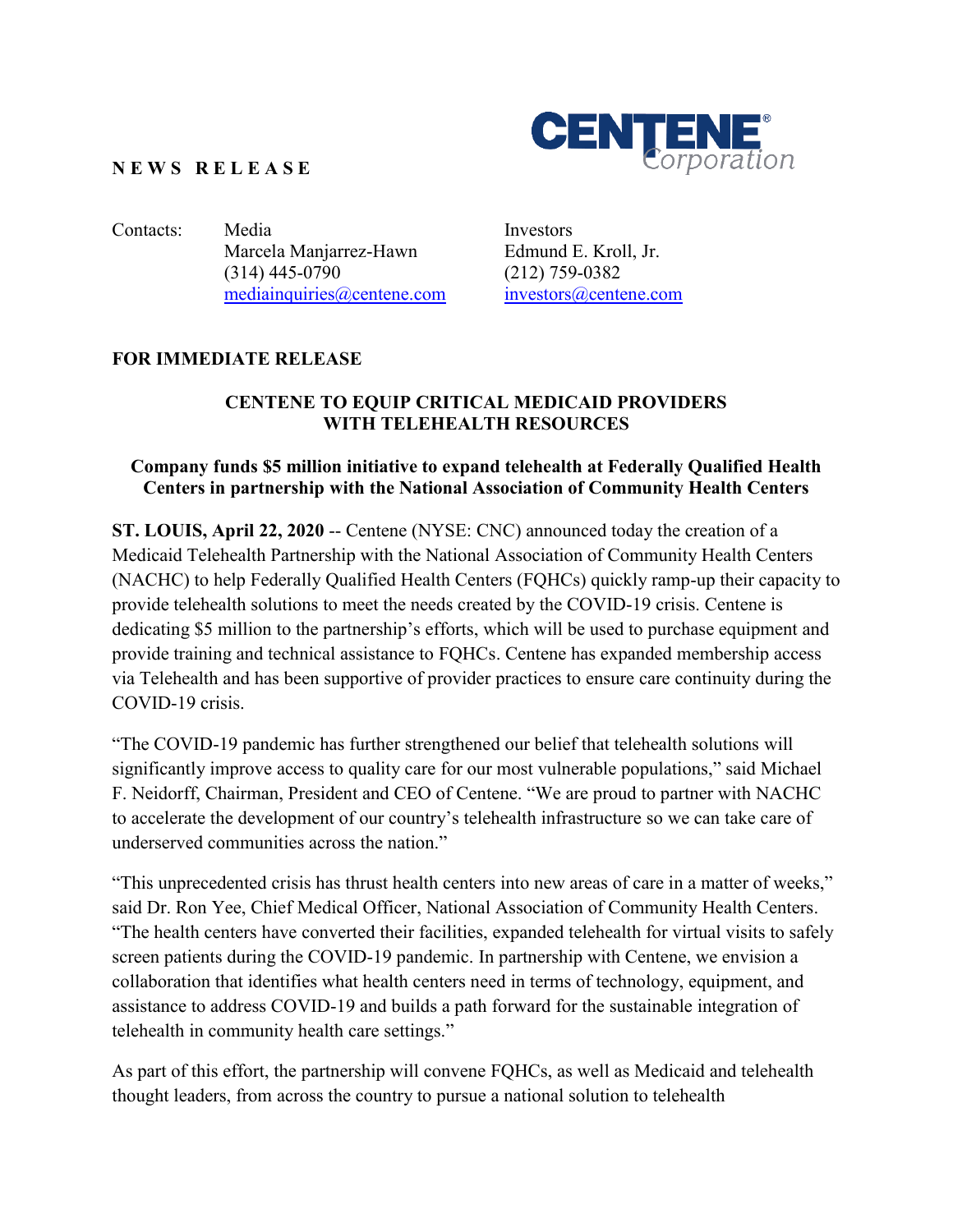implementation for Medicaid programs. Centene is committed to creating a scalable, sustainable solution that also encourages state-specific innovations. The Medicaid telehealth partnership looks forward to working closely with federal and state representatives in the coming months to collaborate on developing effective regulatory and policy guidance.

Centene's [COVID-19 Resource Center](https://www.centene.com/covid-19-resource-center.html) provides additional details about commitments the company has made to help members and providers during the pandemic, as well as coverage information and updates about Centene's work in health systems internationally.

###

### **About Centene Corporation**

Centene Corporation, a Fortune 100 company, is a leading multi-national healthcare enterprise that is committed to helping people live healthier lives. The Company takes a local approach – with local brands and local teams - to provide fully integrated, high-quality, and cost-effective services to government-sponsored and commercial healthcare programs, focusing on underinsured and uninsured individuals. Centene offers affordable and high-quality products to nearly 1 in 15 individuals across the nation, including Medicaid and Medicare members (including Medicare Prescription Drug Plans) as well as individuals and families served by the Health Insurance Marketplace, the TRICARE program, and individuals in correctional facilities. The Company also serves several international markets, and contracts with other healthcare and commercial organizations to provide a variety of specialty services focused on treating the whole person. Centene focuses on long-term growth and the development of its people, systems and capabilities so that it can better serve its members, providers, local communities, and government partners.

Centene uses its investor relations website to publish important information about the company, including information that may be deemed material to investors. Financial and other information about Centene is routinely posted and is accessible on Centene's investor relations website, [http://www.centene.com/investors.](http://www.centene.com/investors)

#### **Forward-Looking Statements**

*All statements, other than statements of current or historical fact, contained in this press release are forward-looking statements. Without limiting the foregoing, forward-looking statements often use words such as "believe," "anticipate," "plan," "expect," "estimate," "intend," "seek," "target," "goal," "may," "will," "would," "could," "should," "can," "continue" and other similar words or expressions (and the negative thereof). Centene (the Company, our, or we) intends such forwardlooking statements to be covered by the safe-harbor provisions for forward-looking statements contained in the Private Securities Litigation Reform Act of 1995, and we are including this statement for purposes of complying with these safe-harbor provisions. In particular, these statements include, without limitation, statements about our future operating or financial performance, market opportunity, growth strategy, competition, expected activities in completed and future acquisitions, including statements about the impact of our recently completed acquisition (the WellCare Acquisition) of WellCare Health Plans, Inc. (WellCare), other recent and future acquisitions, investments and the adequacy of our available cash resources. These forward-looking*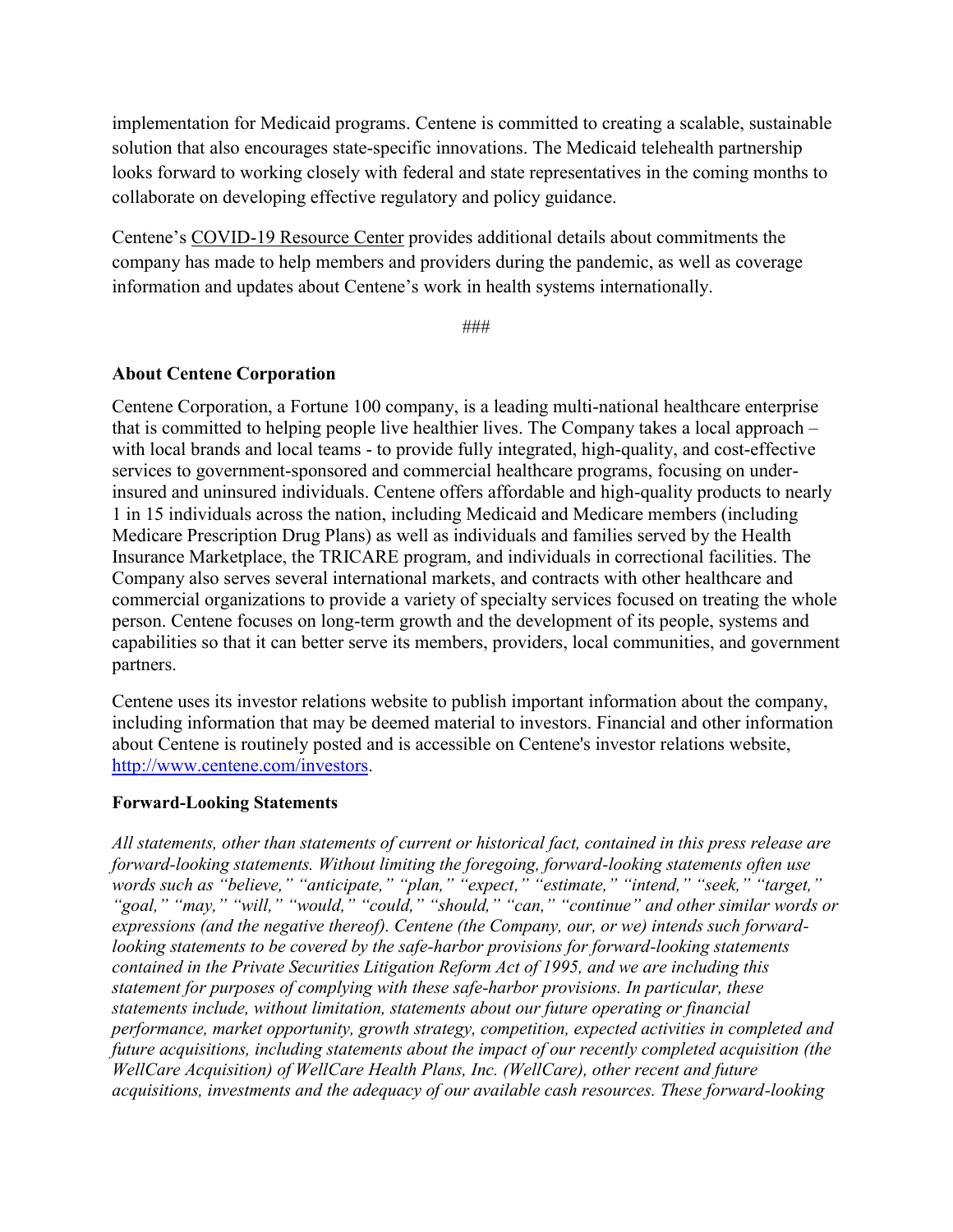*statements reflect our current views with respect to future events and are based on numerous assumptions and assessments made by us in light of our experience and perception of historical trends, current conditions, business strategies, operating environments, future developments and other factors we believe appropriate. By their nature, forward-looking statements involve known and unknown risks and uncertainties and are subject to change because they relate to events and depend on circumstances that will occur in the future, including economic, regulatory, competitive and other factors that may cause our or our industry's actual results, levels of activity, performance or achievements to be materially different from any future results, levels of activity, performance or achievements expressed or implied by these forward-looking statements. These statements are not guarantees of future performance and are subject to risks, uncertainties and assumptions. All forward-looking statements included in this press release are based on information available to us on the date hereof. Except as may be otherwise required by law, we undertake no obligation to update or revise the forward-looking statements included in this press release, whether as a result of new information, future events or otherwise, after the date hereof. You should not place undue reliance on any forward-looking statements, as actual results may differ materially from projections, estimates, or other forward-looking statements due to a variety of important factors, variables and events including but not limited to: the impact of COVID-19 on global markets, economic conditions and the healthcare industry and our results of operations, which is unknown, uncertainty as to our expected financial performance following completion of the WellCare Acquisition; the possibility that the expected synergies and value creation from the WellCare Acquisition will not be realized, or will not be realized within the expected time period; the risk that unexpected costs will be incurred in connection with the integration of the WellCare Acquisition or that the integration of WellCare will be more difficult or time consuming than expected; unexpected costs, charges or expenses resulting from the WellCare Acquisition; the inability to retain key personnel; disruption from the completion of the WellCare Acquisition, including potential adverse reactions or changes to business relationships with customers, employees, suppliers or regulators, making it more difficult to maintain business and operational relationships; the risk that, following the WellCare Acquisition, we may not be able to effectively manage our expanded operations; our ability to accurately predict and effectively manage health benefits and other operating expenses and reserves; competition; membership and revenue declines or unexpected trends; changes in healthcare practices, new technologies, and advances in medicine; increased healthcare costs; changes in economic, political or market conditions; changes in federal or state laws or regulations, including changes with respect to income tax reform or government healthcare programs as well as changes with respect to the Patient Protection and Affordable Care Act and the Health Care and Education Affordability Reconciliation Act, collectively referred to as the Affordable Care Act (ACA) and any regulations enacted thereunder that may result from changing political conditions or judicial actions, including the ultimate outcome in "Texas v. United States of America" regarding the constitutionality of the ACA; rate cuts or other payment reductions or delays by governmental payors and other risks and uncertainties affecting our government businesses; our ability to adequately price products on the Health Insurance Marketplaces and other commercial and Medicare products; tax matters; disasters or major epidemics; the outcome of legal and regulatory proceedings; changes in expected contract start dates; provider, state, federal and other contract changes and timing of regulatory approval of contracts; the expiration, suspension, or termination of our contracts with federal or state governments (including but not limited to Medicaid, Medicare, TRICARE or other customers); the difficulty of predicting the timing or outcome of pending or future litigation or government investigations; challenges to our contract awards; cyber-attacks or other privacy or data security incidents;the possibility that the expected synergies and value creation from acquired businesses, including, without limitation, the WellCare Acquisition, will not be realized, or will not be realized within the expected time period; the exertion of management's time and our resources, and other*